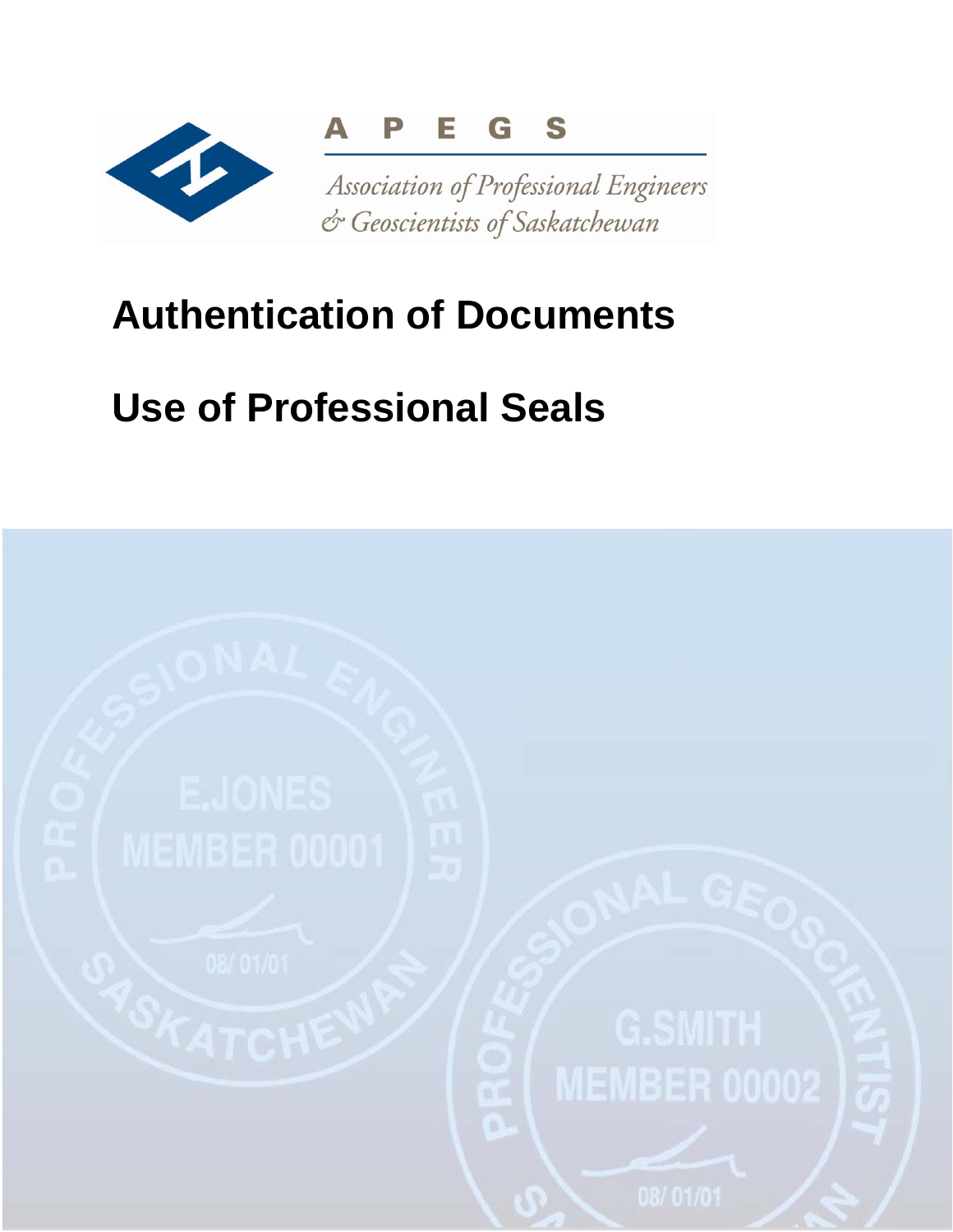## **Table of Contents**

| <b>Introduction</b> |                                                                  | 1              |
|---------------------|------------------------------------------------------------------|----------------|
|                     | <b>Definitions</b>                                               | $\mathbf{2}$   |
|                     | 1 Concepts and Principles of Authentication                      | 4              |
|                     | 1.1 Principles                                                   | 4              |
|                     | 1.2 Purpose of the Seal                                          | 4              |
|                     | 1.3 Obtaining a Seal                                             | 5              |
|                     | 1.4 Electronic Version of the Seal                               | 5              |
|                     | 1.5 Digital Signature                                            | $6\phantom{a}$ |
|                     | 1.6 Requirements of the Act and Bylaws                           | $6\phantom{a}$ |
|                     | 1.7 Custody and Control of Seals                                 | $\overline{7}$ |
|                     | 2 Authentication of Documents                                    | $\overline{7}$ |
|                     | 2.1 Authenticating Single Discipline Documents                   | $\overline{7}$ |
|                     | 2.2 Authenticating Multi-Discipline Documents                    | 8              |
|                     | 2.3 Authenticating Other Types of Documents                      | 8              |
|                     | <b>3 Other Recommended Policies</b>                              | 8              |
|                     | <b>3.1 Modifications to Documents</b>                            | 8              |
|                     | 3.2 Retention Policies and Procedures                            | 9              |
|                     | 3.3 Transmission of Documents                                    | 10             |
|                     | 3.4 Withdrawal of Seal                                           | 11             |
|                     | 4 Certificate of Authorization Seal                              | 11             |
|                     | 4.1 Obtaining a Certificate of Authorization Seal                | 11             |
|                     | 4.2 Electronic Version of the Certificate of Authorization Seal  | 11             |
|                     | 4.3 Use of the Certificate of Authorization Seal                 | 12             |
|                     | 4.4 Custody and Control of the Certificate of Authorization Seal | 12             |
|                     |                                                                  |                |

**Appendix 1, Forms of Seals 13 and 13 and 13 and 13 and 13 and 13 and 13 and 13 and 13 and 13 and 13 and 13 and 13 and 13 and 13 and 13 and 13 and 13 and 13 and 13 and 13 and 13 and 13 and 13 and 13 and 13 and 13 and 13 an**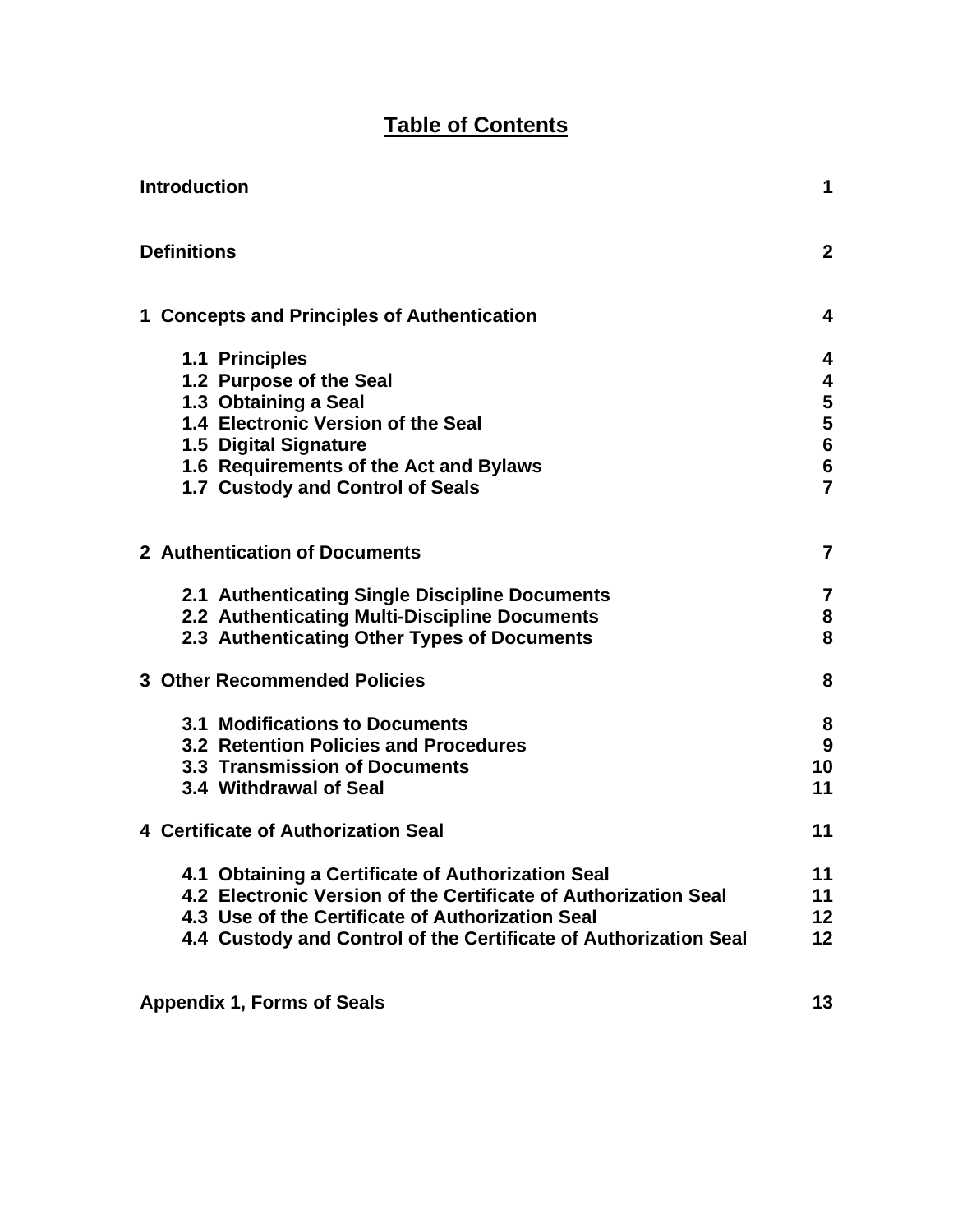## **Introduction**

This publication was prepared by The Association of Professional Engineers and Geoscientists of Saskatchewan (APEGS).

The Bylaws passed in accordance with the Act introduced a seal for engineer-in-training and geoscientist-in-training. At the "in-training" level, persons do not have professional status and they cannot take professional responsibility. However, the Association encourages the use of seals by persons at the in-training level to identify their work.

The emphasis in this publication is on the use of seals to indicate professional responsibility, and/or professional in training responsibility when applicable, for documents which deal with technical or professional matters. It is intended that formal confirmation of responsibility be a key step in the quality control procedures employed by an individual or an organization authorized to practice engineering/geoscience.

The basic purpose of professional designations and professional seals (sometimes referred to as 'stamps') is to identify documents which involve work that has been performed by, or under the supervision of, a professional. As instruments for quality control, they are as applicable to documents produced for use 'in house' by a professional's employer as they are to documents produced for an outside client.

If a consulting service is involved, the term "approving engineer/geoscientist" shall refer to the professional who declared their intention to provide consulting services and has obtained permission to consult by this Association. If the consulting service is provided through a partnership, association of persons, or corporation, that entity must have a certificate of authorization and must apply the certificate of authorization seal (also referred to as a seal for corporate practice) to documents in accordance with this publication. The appropriate approving engineer/geoscientist must date and sign the certificate of authorization seal.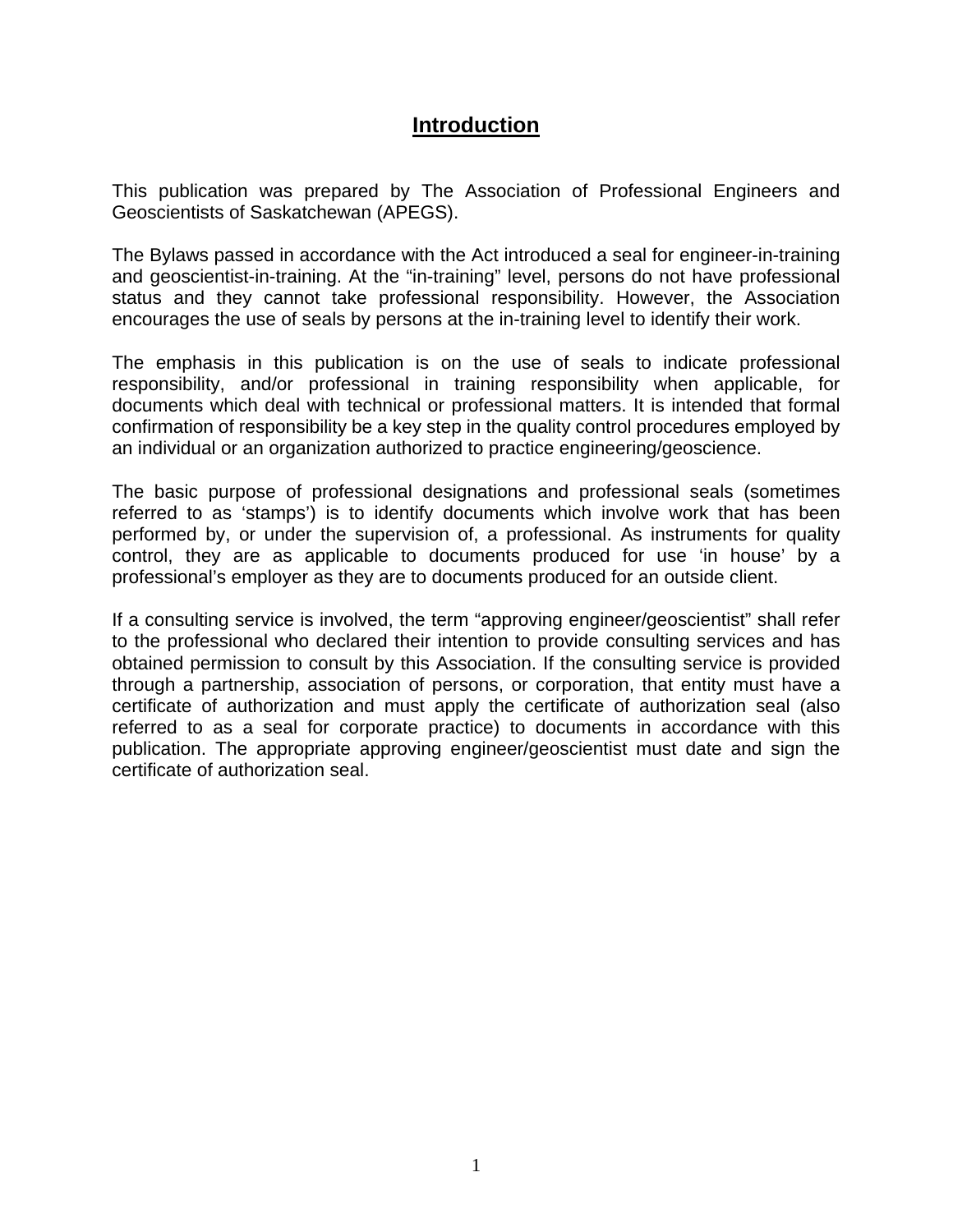## **Definitions**

**"Act"** means *The Engineering and Geoscience Professions Act.* 

**"Association"** means The Association of Professional Engineers and Geoscientists of Saskatchewan.

**"Authentication"** means the application of the professional's signature, professional title and registration number, OR the professional's seal and signature, including the date in all cases carried out in accordance with the requirements of *The Engineering and Geoscience Professions Act* and Bylaws.

**"Bylaws"** means *The Engineering and Geoscience Professions Regulatory Bylaws, 1997* and *The Engineering and Geoscience Professions Administrative Bylaws, 1997.* 

**"Coordinating professional**", means the professional responsible for integrating the expertise and work output of other professionals and who takes overall and total responsibility for the work including authentication of the documents.

**"Contributing professional"** means the professional who has responsibility for a portion of the work, and who takes responsibility for that portion of the work that can be relied upon by the coordinating professional.

**"Digital signature"** means information in a digital form that consists of one or more letters, characters, numbers or other symbols in digital form incorporated into, attached to, or associated with an electronic document that a person uses to permanently associate them self with the document. A digital signature must guarantee the identity of the signatory, as well as the integrity, confidentiality and non-repudiation of the document.

"**Direct supervision**," means the responsibility for the control and conduct of the work of a subordinate.

"**Document**" means a single coherent body of information recorded on any medium in the form of words, symbols, sounds or images or any another system of symbols. The information is defined and structured, according to the medium used, by tangible or logical features and may be rendered using any type of writing.

**"Document integrity"** means that information in a document has not been altered since it has been authenticated and has been maintained in its entirety in a medium that provides stability and required longevity to the information maintained throughout its life cycle including authentication, consultation, examination, verification, fragmentation, reproduction, transfer, transmission, storage, archiving, destruction, recovery, reconstitution or manipulation of any kind.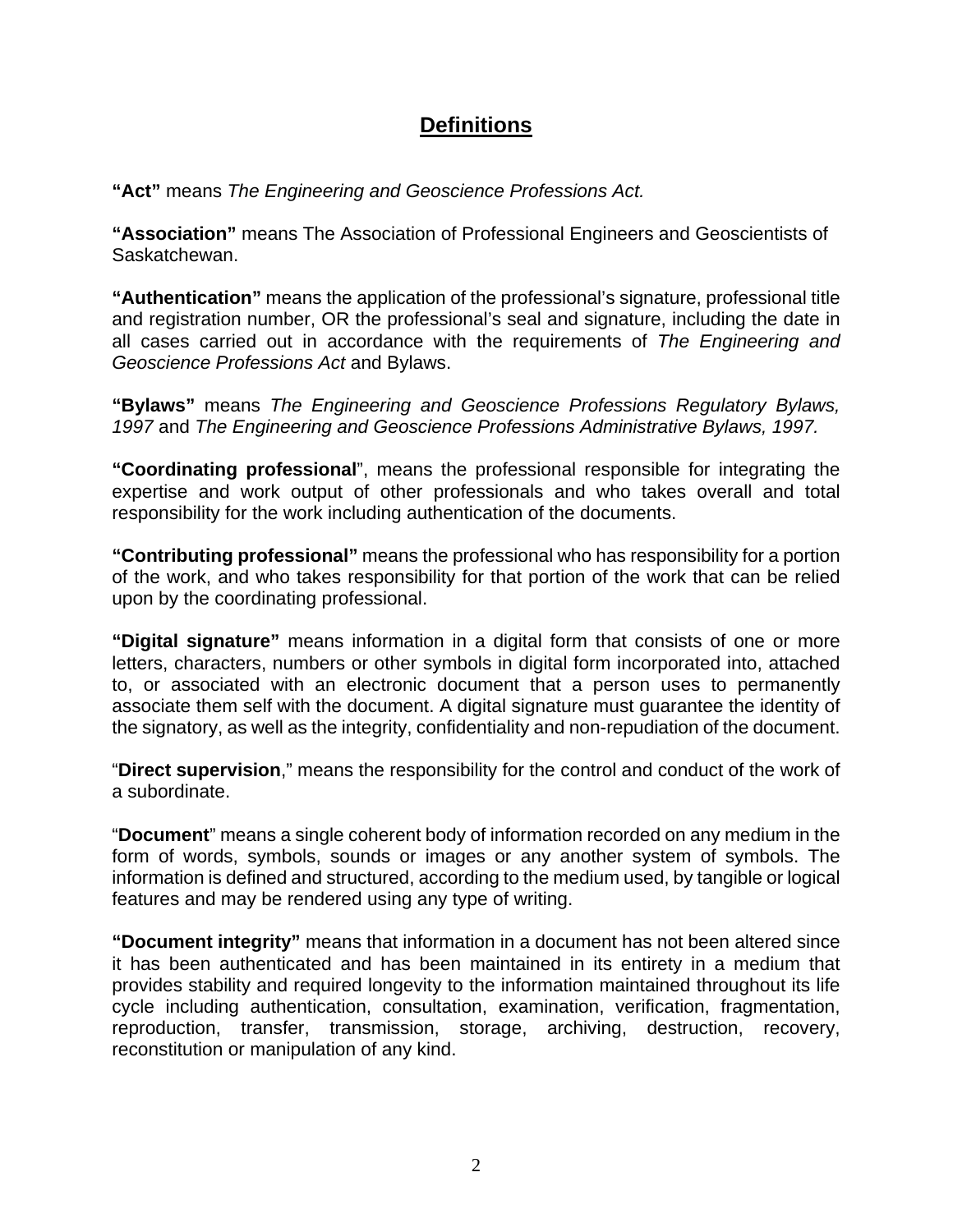"**Electronic document**" means data that is recorded or stored on any medium in or by a computer system or other similar device and that can be read or perceived by a person or a computer system or other similar device. It includes a display, printout or other output of that data.

**"Impression**" means a facsimile of a seal on a document, regardless of the medium used.

**"Original"** means a document that emanates directly from the author and is the only authentic source for copies or reproductions. In the case of technology-based documents, the integrity of the original must be ensured and the original must be capable of being linked to a person, whether or not the document is released. It is the master copy of the document used to create additional copies for distribution or other use.

**"Professional"** and **"Professionals"** when used as a noun refer to Professional Engineers or to Professional Geoscientists who are licensed to practice in accordance with *The Engineering and Geoscience Professions Act* proclaimed on March 7, 1997.

**"Retention"** means to store authenticated documents so that they can be found later, on request, without having been altered.

**"Seal**" or **"stamp**" are equivalent terms for the official mark issued to a licensee by the Association authorizing them to produce an impression, including procedures that use information technologies.

**"Signature**" means the name or personal mark that a person affixes to a document and routinely uses to express consent or acknowledge responsibility with respect to the document.

**"Software"** means all information, commands, instructions, programs or procedures required to use and operate a computer system, one of its components or any other digital data processing device. Software is independent of the medium in which it is recorded.

**"Technology-based document"** means a document using media based on information technology, whether electronic, magnetic, optical, wireless or other or based on a combination of technologies.

"**Transmission**" means to send a document from one person to another using information technology.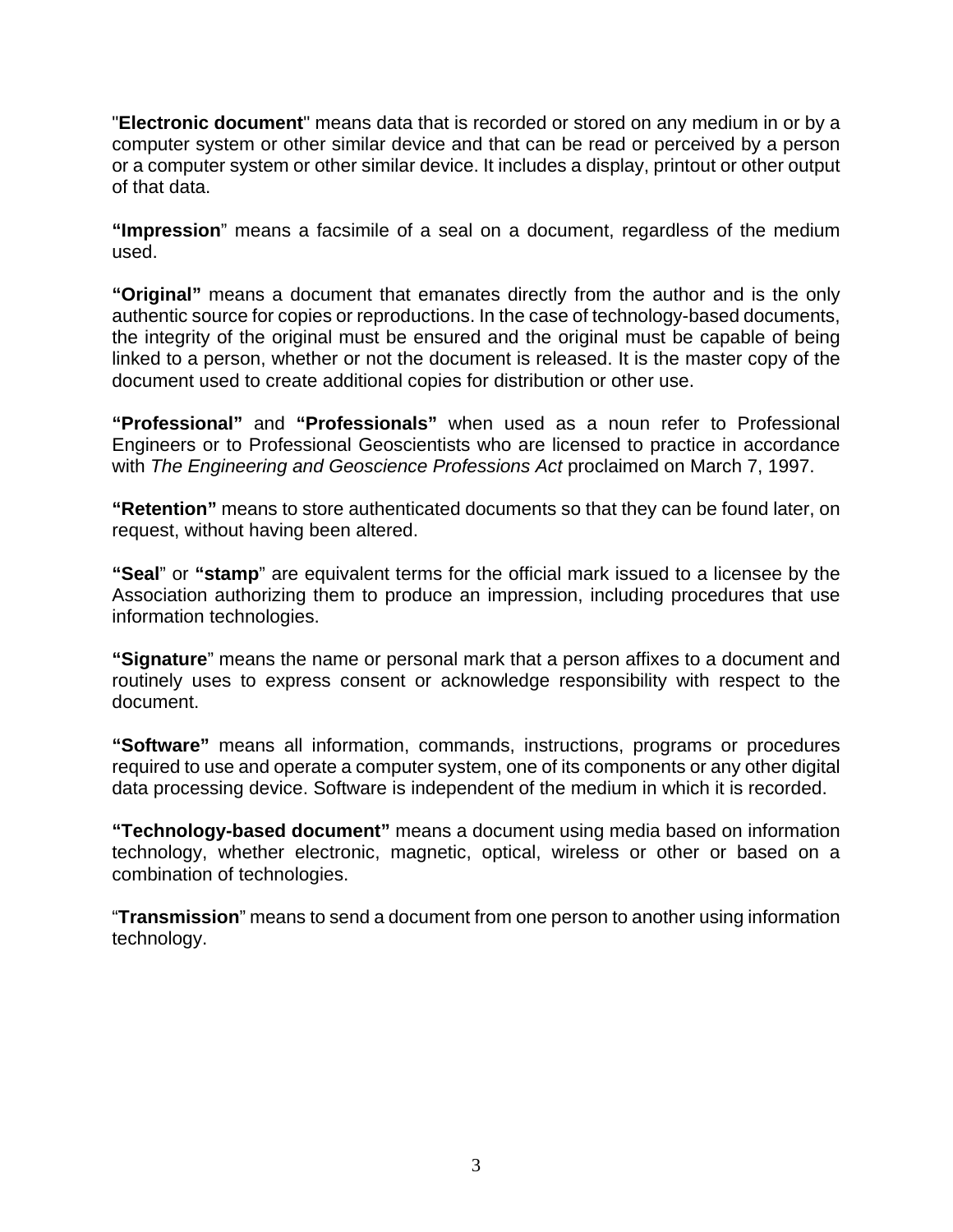## **1 Concepts and Principles of Authentication**

## **1.1 Principles**

Sealing, signing and dating (collectively referred to as "authentication") of documents related to the practice of professional engineering or professional geoscience, is a requirement under *The Engineering and Geoscience Professions Act* and Bylaws. The principles involved in authenticating a document are independent of the methods employed for producing the document.

The seal constitutes the distinctive mark of the professional. It certifies that its holder is a member of the Association, and is licensed to practice professional engineering or professional geoscience within Saskatchewan.

Traditionally, plans and specifications and other documents have been drawn up in written or graphic form on paper or film media. The seal, which is either inking or embossing, is issued by the Association and intended for manual application on such media. The advent of computer technologies, specifically office automation systems, computer-aided design software and electronic networks, allows new methods for creating, authenticating, using, transmitting and storing documents. A document can now be created, transmitted and stored on media that are based on information technologies, such as a computer file. It raises questions about the traditional use of the seal and signature.

It is possible to obtain reproductions from computer files that are in no way distinguishable from the original. If such files are not adequately protected, unauthorized transmission or modifications can be difficult to detect. Where technology-based documents are used without adequate protection, the notion of the integrity of the original document is challenged, because the preservation of the document's integrity cannot be guaranteed.

For reasons of legal and professional security, the integrity of authenticated documents can be essential. The authentication of documents should be the last professional act performed with respect to the technical content of the documents, notwithstanding the fact that modifications may be made in the future.

## **1.2 Purpose of the Seal**

The seal constitutes the distinctive mark of the professional. It identifies work performed by, or under the direct supervision of a licensed professional. It assures the document's recipient that the work meets the standards expected of experienced professionals who take personal responsibility for their judgments and decisions. The seal is important because it is a visible commitment to the standards of the profession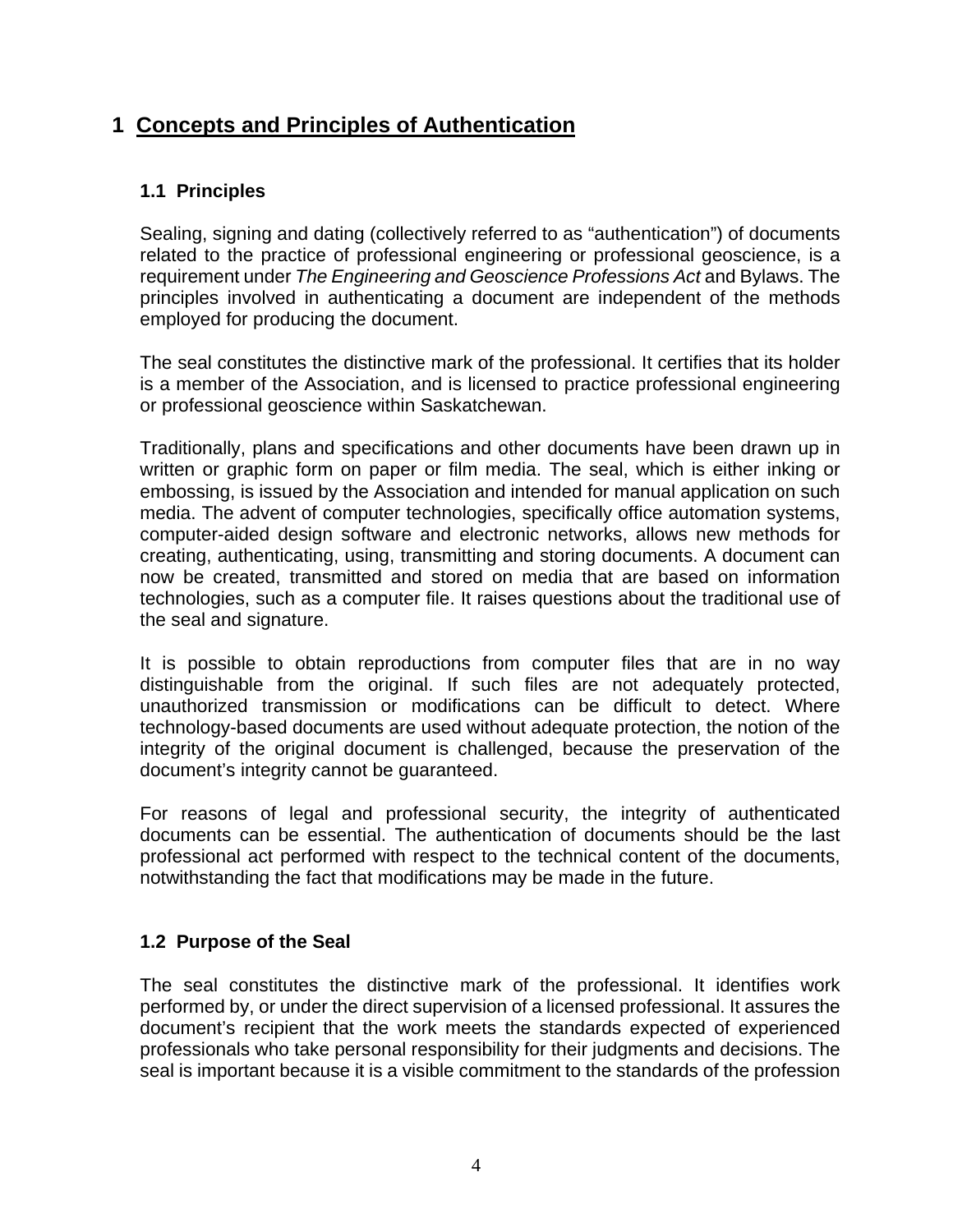and signifies to the public that a particular professional has accepted responsibility for the document.

It should be considered a "mark of reliance", an indication that others can rely on the fact that the opinions, judgments, or designs in the sealed documents were provided by a professional held to high standards of knowledge, skill and ethical conduct. The seal represents the professional's commitment to standards of care and excellence.

By affixing the seal, professionals assume responsibility and are answerable for the quality of the work presented therein. It is a statement by the professional to others that they can, with a high degree of confidence, depend upon the contents of the document for the furtherance of their projects. The seal is not, and should not be considered, a certification mark or warranty of correctness.

It is important to emphasize to professionals that they are still responsible for work in which they are involved, but choose not to seal.

Use of the seal should not be subject to specification by contract or work arrangements.

## **1.3 Obtaining a Seal**

The traditional seal used on a document is the impression of the rubber stamp issued by the Association to its licence holders. Section 21 of the Act specifies that all seals must be ordered through the Association office. All seals issued are to be of the design exhibited in Appendix 1, Forms of Seals.

#### **1.4 Electronic Version of a Seal**

The holder of the original seal may reproduce it by any means to generate an impression, including procedures that use information technologies. The impression must correspond in all respects to the original seal to preserve its characteristics except that of size. The size must be large enough that the elements of the seal are legible.

Similarly the professional's signature may be reproduced electronically and be used in a size that ensures it is legible. The professional should ensure that access to the electronic version of the seal and signature remains under their control to prevent unauthorized use.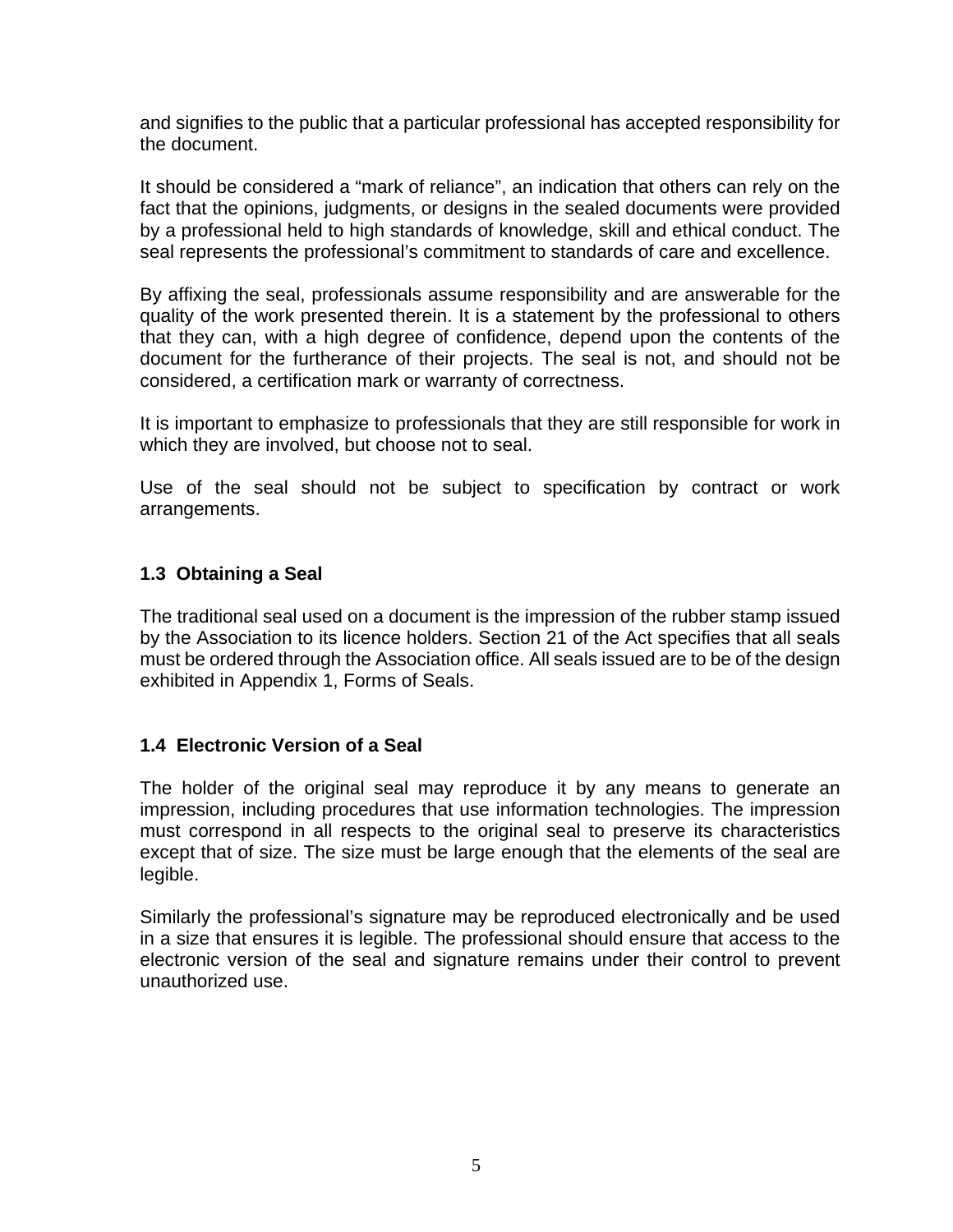## **1.5 Digital Signature**

The traditional seal and signature differs with the form of security known as a "digital signature", which is an encrypted alphanumeric data set, used as personal electronic identification information, that people attach to a document to permanently associate themselves with the document. It is not an identical electronic copy of a handwritten signature obtained by scanning or electronic pen. A digital signature is intended to have the same legal force and distinguishing effect as the use of a signature affixed by hand. For this reason, the digital signature must be:

- unique to the person using it;
- capable of verification:
- under the sole control of the person using it; and
- attached to, or associated with, data in such a manner that it authenticates its own attachment to the particular data using it and the integrity of the data transmitted.

The specific type of digital signature used should enable verification that:

- the document came from the professional whose authentication appears on it (identification);
- the information on the document has not changed since it was signed (integrity).

It is recommended the professional incorporate the use of asymmetric key encryption systems with a certificate of authenticity and the calculation of a unique code for the document.

The professional should ensure that access to the digital signature remains under their control. Access codes must be kept confidential and access to computers should be controlled when these codes are activated.

## **1.6 Requirements of the Act and Bylaws**

Section 21 of the Act deals with the use of a seal as follows:

- (1) Every licensee is entitled, in accordance with the bylaws, to sign and seal all final drawings, specifications, plans, reports and other documents prepared or approved by him or her.
- (2) All seals must be acquired from the association and be designed in the manner set out in the bylaws.
- (3) A member who is expelled or suspended or a licensee whose licence is revoked shall return his or her seal to the association for the period of the suspension, expulsion or revocation.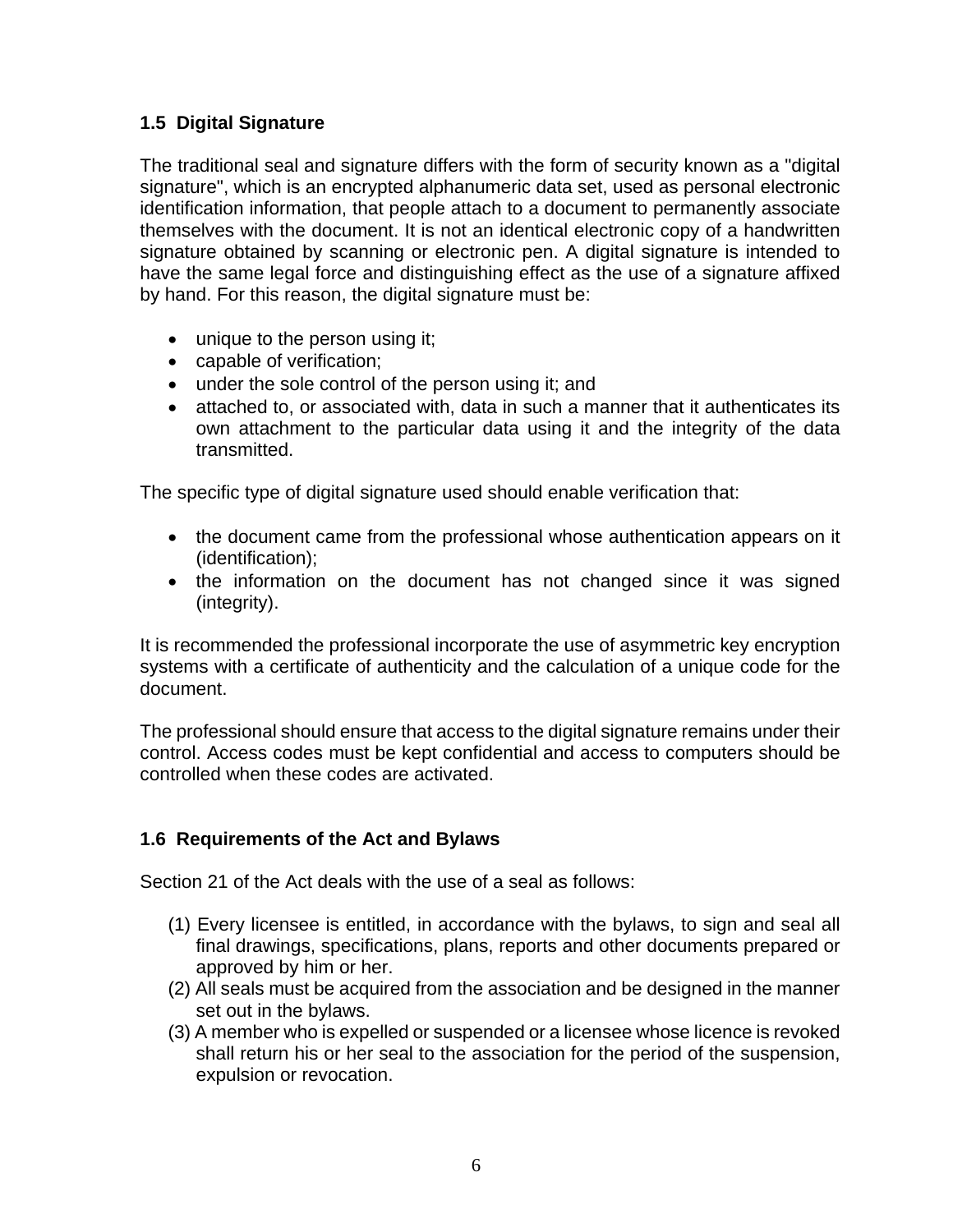(4) Every licensee shall sign and seal, in accordance with the bylaws, all final drawings, specifications, plans, reports, and other documents relating to the practice of professional engineering or the practice of professional geoscience that he or she issues.

The Regulatory Bylaws contain the following references to seals:

#### Section 24 – Design

Seals must be designed in the forms set out in Appendix 2 (which is Appendix 1 in this publication).

#### Section 25 – Manner of Use

The member under whose direct technical supervision documents are prepared shall affix his or her seal in a prominent location on the document and shall sign and date it.

#### **1.7 Custody and Control of Seals**

A seal issued to a member or licensee shall at all times remain under the direct control of that member or licensee.

All professional seals are the property of the APEGS notwithstanding their issuance to members or licensees for use as defined in the Act and Bylaws, and shall be returned upon request.

## **2 Authentication of Documents**

#### **2.1 Authenticating Single Discipline Documents**

Each document covering a single discipline or specific area of expertise should be authenticated by the professional at the lowest level of full responsibility. For documents covering work within a single discipline but developed by several professionals, the coordinating professional responsible for adherence to concept or corporate standards and coordinating the work of the team should authenticate the document. That professional should be intimately connected to the work. Administrative supervision over a group would not entitle the supervisor to authenticate the work of the group.

In cases when several professionals are authenticating a single discipline document, each shall apply their seal and qualify their responsibility to specific portions of the document.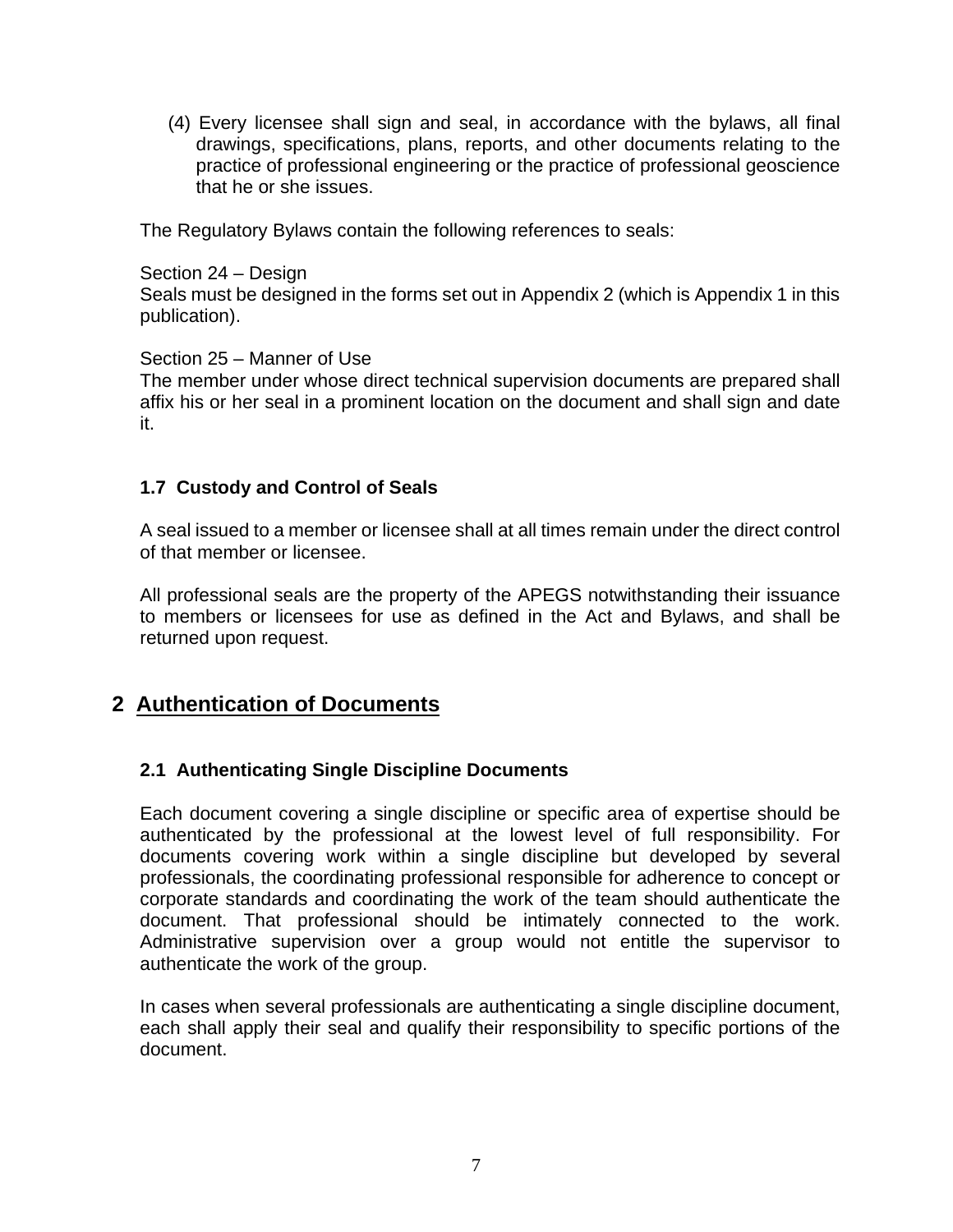Professionals should be encouraged to authenticate all their documents, regardless of whether there is a coordinating professional.

## **2.2 Authenticating Multi-Discipline Documents**

For a project covering work within several disciplines, all documents within a particular discipline must be signed and sealed by the professional taking overall responsibility for work within that discipline.

The coordinating professional (if there is one) should also sign and apply their seal to indicate that the work of the various disciplines has been coordinated. If only one signature and seal is used, it should be that of the professional taking responsibility for the work, generally the coordinating professional. Each professional applying their signature and seal should qualify their level of responsibility, i.e.: what discipline they are taking responsibility for.

In multi-discipline projects and teams, all professionals should be encouraged to authenticate their portion of the work, whether or not there is a coordinating professional.

## **2.3 Authenticating Other Types of Documents**

Manuals prepared for direction and guidance of others in technical and/or public safety matters should be authenticated. Preliminary documents that are incomplete should not be authenticated. A document should not be signed and sealed unless it is complete for the purposes intended. For example, a drawing submitted for a permit may not be complete for construction. However, it must be complete for the purpose of obtaining a permit and it should be authenticated for that purpose. Preliminary plans, reports and specifications that have been authenticated should be clearly marked **PRELIMINARY** or **NOT FOR CONSTRUCTION**.

## **3 Other Recommended Policies**

## **3.1 Modifications to Documents**

All sealed documents are considered to be final documents. However, occasionally such documents need to be edited, altered or amended either during the course of the project or as part of a new project. In order to ensure that professionals are not unknowingly accepting responsibility for work they did not do, it is important that documents, once sealed, are not altered without undergoing an appropriate revision documentation process.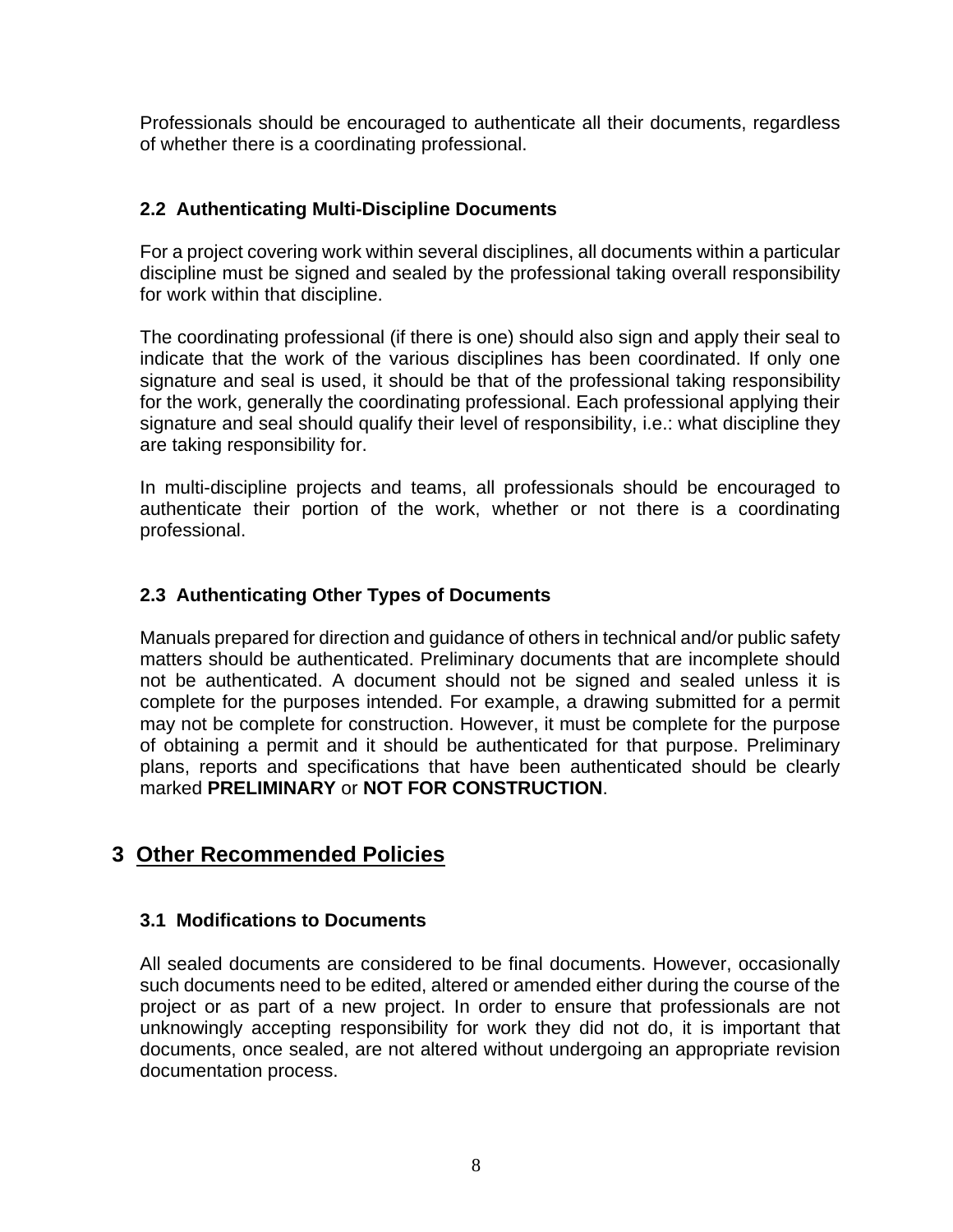Modifying an authenticated document constitutes a professional act that should be identified as such. Authors of the modifications are professionally responsible for the work segment directly or indirectly affected by their modifications, particularly if these modifications affect the original concept.

The author of the modifications should authenticate the documents they have modified. The purpose and precise subject of all modifications should be indicated.

In cases where altering of documents signed and sealed by another professional is required for an ongoing project the following procedure should be followed:

- original authentication to remain on documents unaffected by the alterations;
- professional(s) altering documents authenticates their work;
- professional(s) clearly identifies alterations and who is responsible for them.

The author(s) should authenticate modifications, including all elements of the original document affected by the modification, and clearly document and define the professional responsibility of the original author(s) and the author(s) of the modifications.

The procedure used to modify a document should be appropriate to the medium used for the document. Wherever possible, it should be the same as that used for the original document.

The same principles and procedures for authentication should apply to the modification, review or revision of documents. In the case of a review, the review report, or any documented opinion or advice should also be authenticated using the same policies and procedures.

## **3.2 Retention of Documents**

Documents should be retained for as long as any liability for the work exists. Once a document is authenticated, it should be stored in a manner that preserves the integrity of the document and the seal.

Professionals responsible for sealing documents should ensure that their organization implements a document management process that prevents the possibility of:

- others altering sealed documents without the knowledge of the author;
- removal, or duplication and unauthorized use, of the seal; and
- unauthorized use of documents.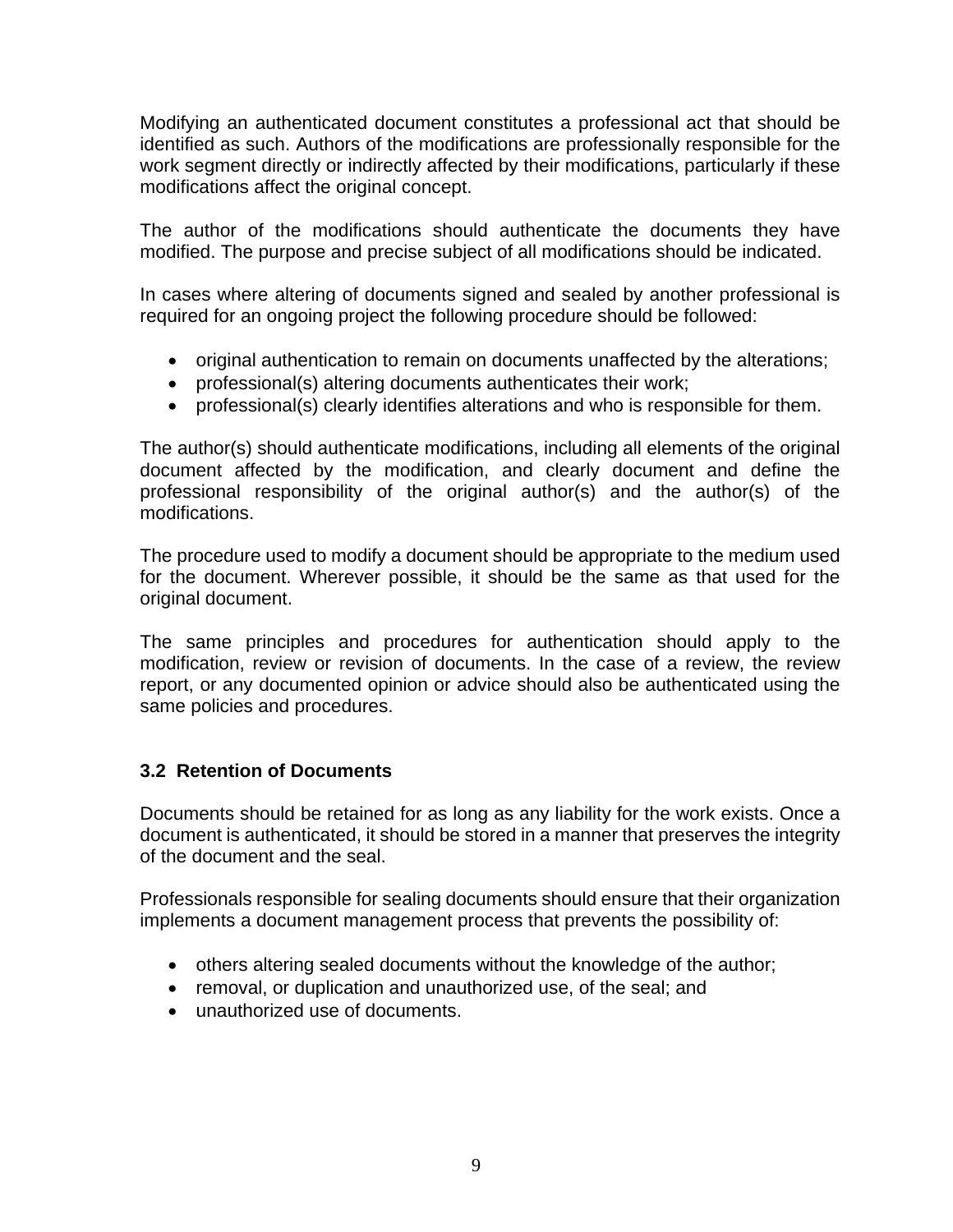To provide this protection, the document management process should incorporate the following, non-exclusive, features:

- procedures that assure all documents have been prepared by or under the direct supervision and control of a professional;
- procedures that assure the design, report, or other output of technical work complies with all applicable regulations, codes, standards, practices;
- an authenticating procedure to ensure that all documents are signed and sealed by the professional taking responsibility for the work;
- procedures that assure data integrity by prohibiting unauthorized and/or undocumented changes;
- procedures to identify unauthorized copies of final documents;
- records retention procedures such that the records to be retained are selected by the professional responsible for sealing the documents;
- procedures for validating records before storage;
- established document retention periods; and
- protection of records against loss or inadvertent destruction.

Because electronic documents can easily be changed and copied with no obvious indication, organizations must have well documented processes to support the authenticity and integrity of documents with electronic signatures and seals. Professionals responsible for sealing technology-based documents should ensure that their organizations adopt a method of creating, archiving and distributing electronic format documents that will:

- control and protect the electronic facsimile of the seal and signature;
- ensure document integrity, i.e. documents are not altered once signed, without undergoing the revision process; and
- allow verification of the identity of the professional originating the document.

## **3.3 Transmission of Documents**

When transmitting documents electronically, steps must be taken to protect the copyright of the work, and ensure the integrity of the documents and authenticating marks (seals, signatures). The document should contain a digital signature, which is unique to the user, under the sole control of the user and able to be verified.

It is recommended that a technology-based signing procedure be used which guarantees the integrity of the documents and authenticating marks transmitted and received.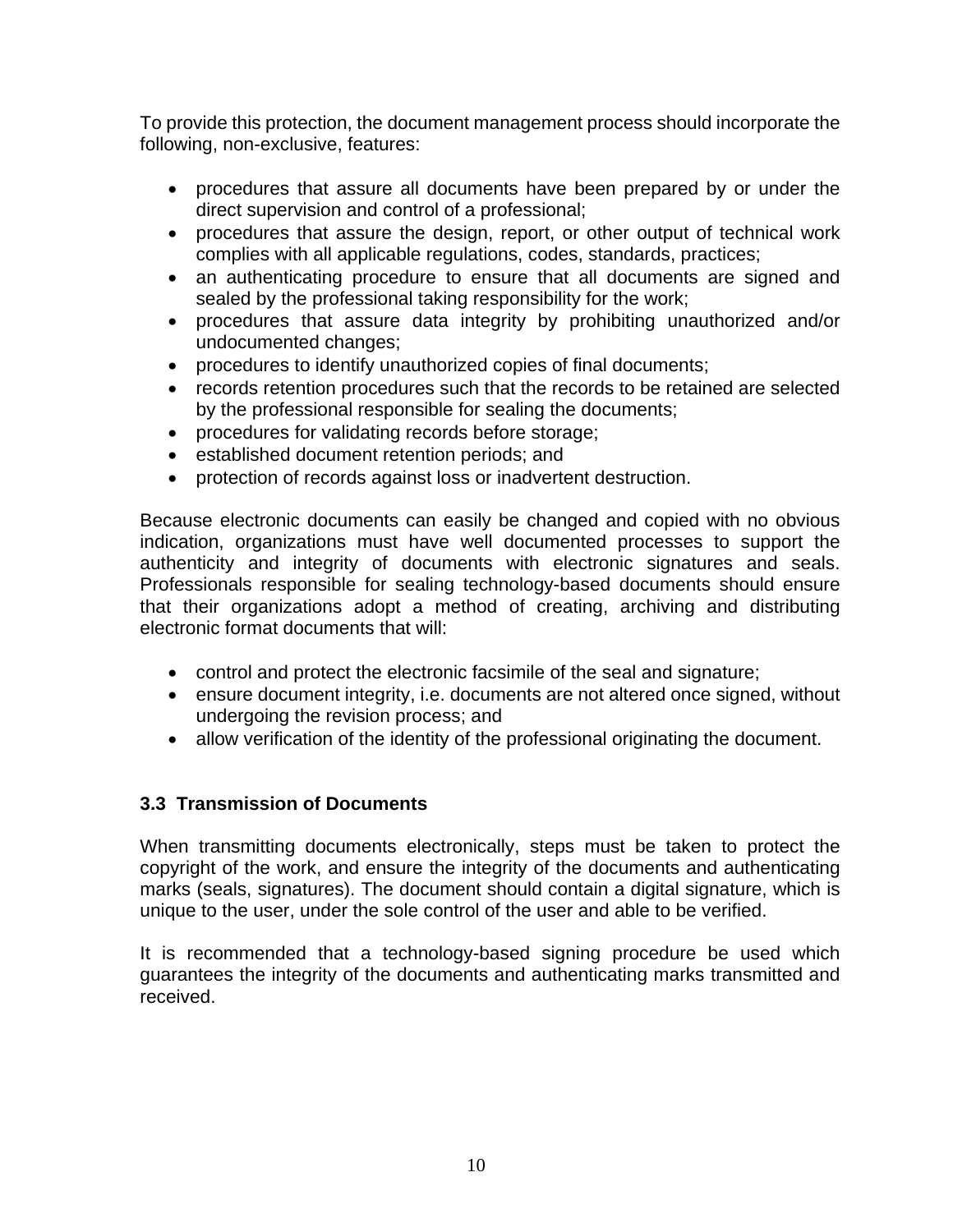If such a procedure cannot be used, any seals or signatures should be removed and notice to this effect be included. Thus a technology-based document that is not authenticated can be transmitted without a technology-based signature or specific security; but it should not contain any authenticating mark. The name of the author should always be indicated on any non-authenticated document. Such a document should include a notice that it is transmitted for information or coordination purposes only.

## **3.4 Withdrawal of Seal**

There are circumstances under which a professional may decide they no longer take professional responsibility for the work they have prepared and sealed. This amounts to a revocation of the approval that existed at the time the seal was applied. This is appropriate when the professional becomes aware of a deficiency in the work or when some parameters have changed which negate the work.

However, it is not appropriate or ethical to revoke an approval as a means to enforce the position of the professional in contractual disputes with the client once the work has been released and in the hands of a third party.

## **4 Certificate of Authorization Seal**

## **4.1 Obtaining a Certificate of Authorization Seal**

Section 21 of the Act specifies that all seals must be ordered through the Association office. The approved design of the seal to be used by the holder of a Certificate of Authorization issued in accordance with the Act and Bylaws is exhibited in Appendix I of this publication.

## **4.2 Electronic Version of the Certificate of Authorization Seal**

Entities may reproduce their certificate of authorization seal by any means to generate an impression, including procedures that use information technologies. The impression must correspond in all respects to the original seal to preserve its characteristics except that of size. The size must be large enough that the elements of the seal are legible.

Similarly, each professional signature may be reproduced electronically and be used in a size that ensures it is legible. The entity should ensure that access to the electronic version of the seal and signatures remains under their control to prevent unauthorized use.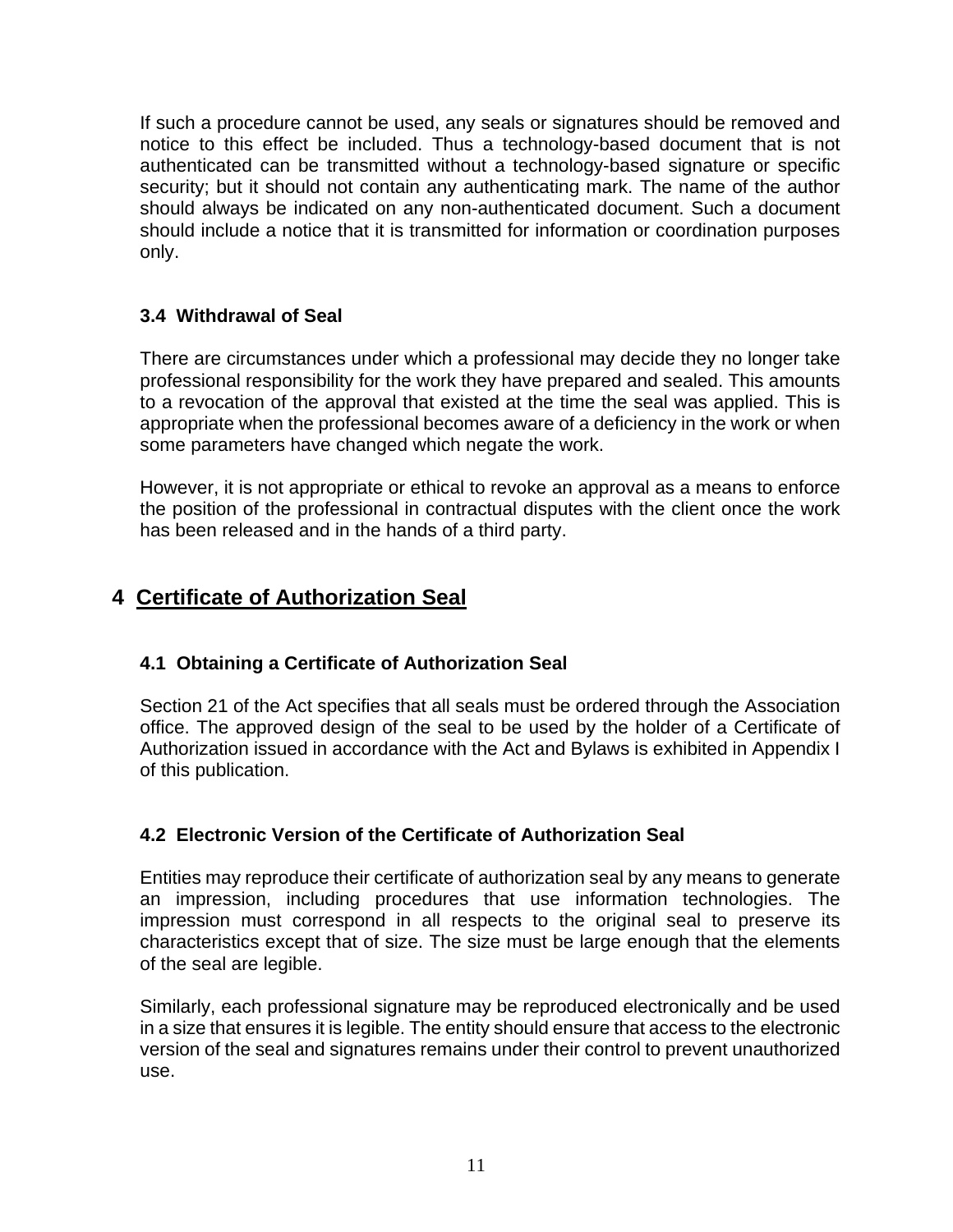#### **4.3 Use of the Certificate of Authorization Seal**

Regulatory Bylaw section 18(2) provides that every holder of a Certificate of Authorization shall place its seal or equivalent on all documents that have been prepared by a licensee on its behalf.

Regulatory Bylaw section 17(6) provides that every holder of a permission to consult shall place his or her signature and registration number on all documents that have been prepared under his or her supervision within the certificate of authorization seal appearing on the document.

The professional(s) who make the required entries on the Certificate of Authorization seal need not be the same person or persons who seal a document. Currently, APEGS allows more than one discipline such as mechanical and electrical on a drawing. Space is provided for up to three "disciplines" on the Certificate of Authorization seal.

A properly completed seal is required whenever an employee of a holder of a Certificate of Authorization is required to use a professional seal to meet the requirements set out in Part I of this document.

#### **4.4 Custody and Control of the Certificate of Authorization Seal**

A seal issued to a partnership, association of persons, or corporation shall at all times remain under its direct control. Seals issued by the APEGS for use as defined in the Act and Bylaws are the property of the APEGS and shall be returned upon request.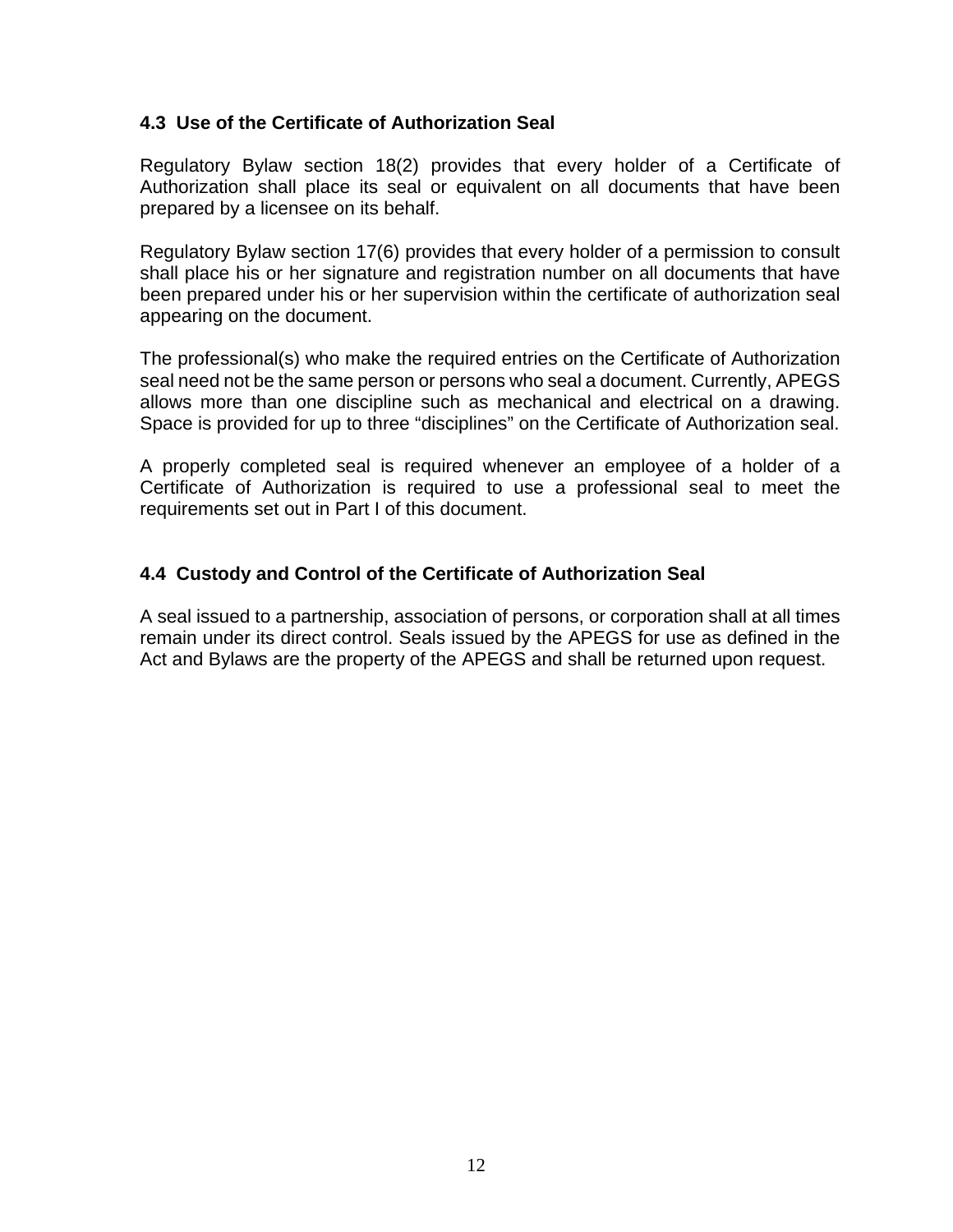